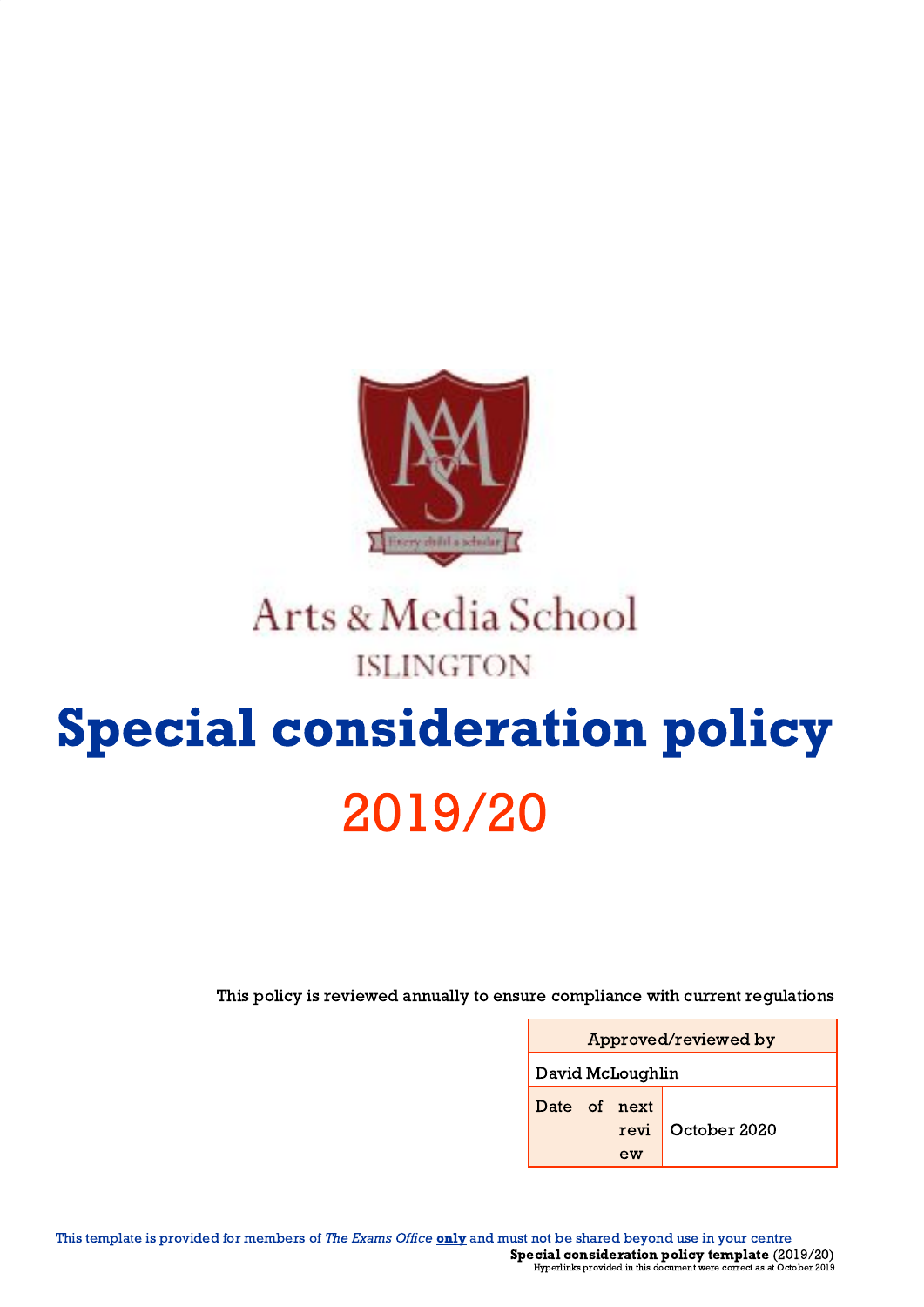## <span id="page-1-0"></span>Key staff involved in the policy

| Role            | Name(s)                        |
|-----------------|--------------------------------|
| Head of centre  | <b>Susan Service</b>           |
| $SLT$ member(s) | David McLoughlin, Julia Stubbs |
| <b>SENCo</b>    | <b>Angella Harris</b>          |
| Exams officer   | <b>Anne Orrells</b>            |
| Welfare         | <b>Janina Morgan</b>           |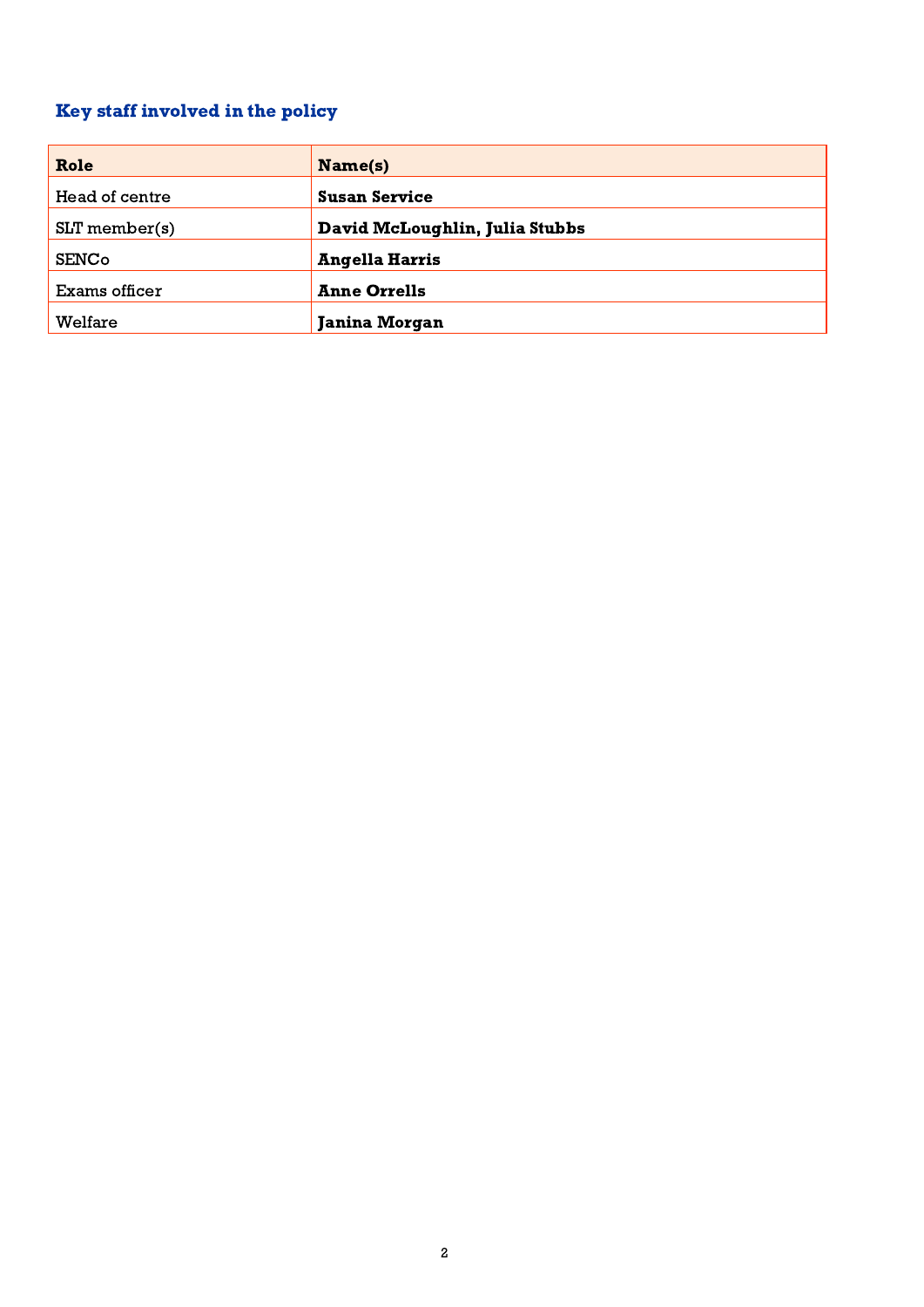# **Contents**

| Key staff involved in the policy                        | $\mathbf{2}$   |
|---------------------------------------------------------|----------------|
| What is special consideration?                          | 4              |
| Purpose of the policy                                   | 4              |
| Eligibility for special consideration                   | 4              |
| Roles and responsibilities                              | $\overline{4}$ |
| Applying for special consideration                      | 4              |
| Processing applications for special consideration       | 5              |
| Roles and responsibilities                              | 5              |
| Submitting applications for special consideration       | 6              |
| Timetabled written exams                                | 6              |
| Internally assessed work                                | 6              |
| Post assessment adjustments – vocational qualifications | $\mathbf{7}$   |
| Private candidates                                      | $\mathbf{7}$   |
| Late applications                                       | $\overline{I}$ |
| Requesting a Special Consideration                      | 7              |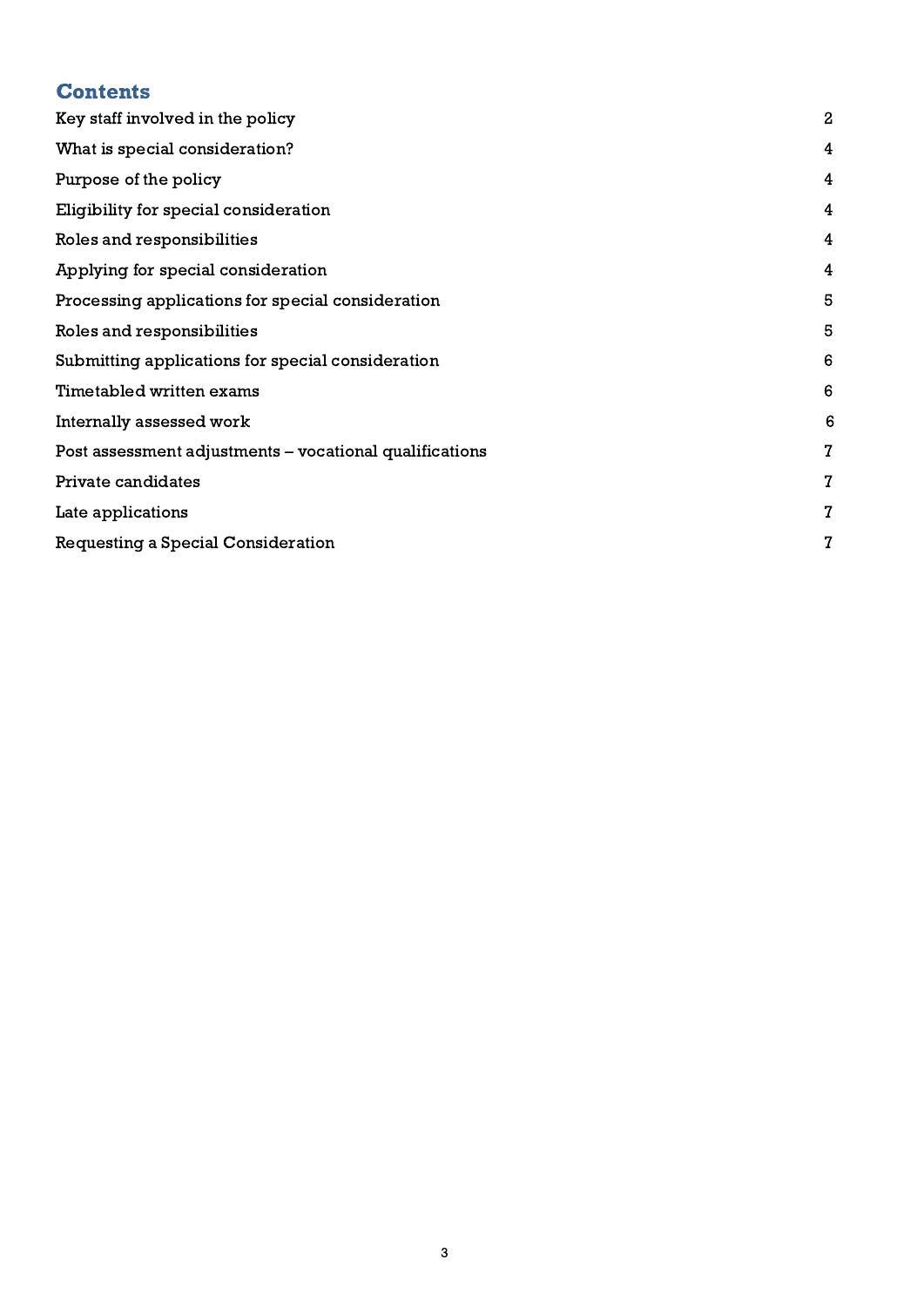#### <span id="page-3-0"></span>What is special consideration?

Special consideration is a post-examination adjustment to a candidate's mark or grade to reflect temporary illness, temporary injury or some other event outside of the candidate's control at the time of the assessment, which has had, or is reasonably likely to have had, a material effect on a candidate's ability to take an assessment or demonstrate his or her normal level of attainment in an assessment.

Special consideration can only seek to go some way to assist a candidate affected by a potentially wide range of difficulties, emotional or physical, which may influence performance in examinations. It cannot remove the difficulty faced by the candidate. There will be situations where candidates should not be entered for an examination. Only minor adjustments can be made to the mark awarded because to do more than this would  $j$  ieopardize the standard of the examination.  $[JCO \text{ A guide to the special consideration}]$  $[JCO \text{ A guide to the special consideration}]$  $[JCO \text{ A guide to the special consideration}]$ [process](http://www.jcq.org.uk/exams-office/access-arrangements-and-special-consideration/regulations-and-guidance) section 1]

This document is further referred to in this policy as [SC](http://www.jcq.org.uk/exams-office/access-arrangements-and-special-consideration/regulations-and-guidance)

#### <span id="page-3-1"></span>Purpose of the policy

The purpose of this policy is to identify roles and responsibilities in the special consideration process and confirms that Arts and Media School will… submit any applications for special consideration where candidates meet the published criteria. The summary consideration where candidates meet the published criteria. [regulations for approved centres](https://www.jcq.org.uk/exams-office/general-regulations) section 5.9]

#### <span id="page-3-2"></span>Eligibility for special consideration

#### <span id="page-3-3"></span>Roles and responsibilities

#### Head of centre

- Is familiar with the contents, refers to and directs relevant centre staff to the annually updated JCQ publication [SC](http://www.jcq.org.uk/exams-office/access-arrangements-and-special-consideration/regulations-and-guidance)
- Ensures that, where relevant and in eligible situations, applications for special consideration will be submitted to awarding bodies by the exams officer

#### Exams officer

- Understands the criteria as detailed in  $SC$  to determine where candidates will/will not be eligible for special consideration
- Ensures that, where relevant and in eligible situations, applications for special consideration will be submitted to awarding bodies

#### Teaching staff and/or SENCo

● Provide any appropriate evidence or information that may be required to determine a candidate's eligibility for special consideration.

#### Candidates (or parents/carers)

● Provide any medical or other evidence that may be required to determine eligibility for special consideration

#### <span id="page-3-4"></span>Applying for special consideration

Where eligible, special consideration will be applied for in a specific exam series where candidates… have been fully prepared and have covered the whole course but performance in the examination, or in the production of controlled assessment, coursework or non-examination assessment, is materially affected by adverse circumstances beyond their control.  $\overline{SC}$  $\overline{SC}$  $\overline{SC}$ 2]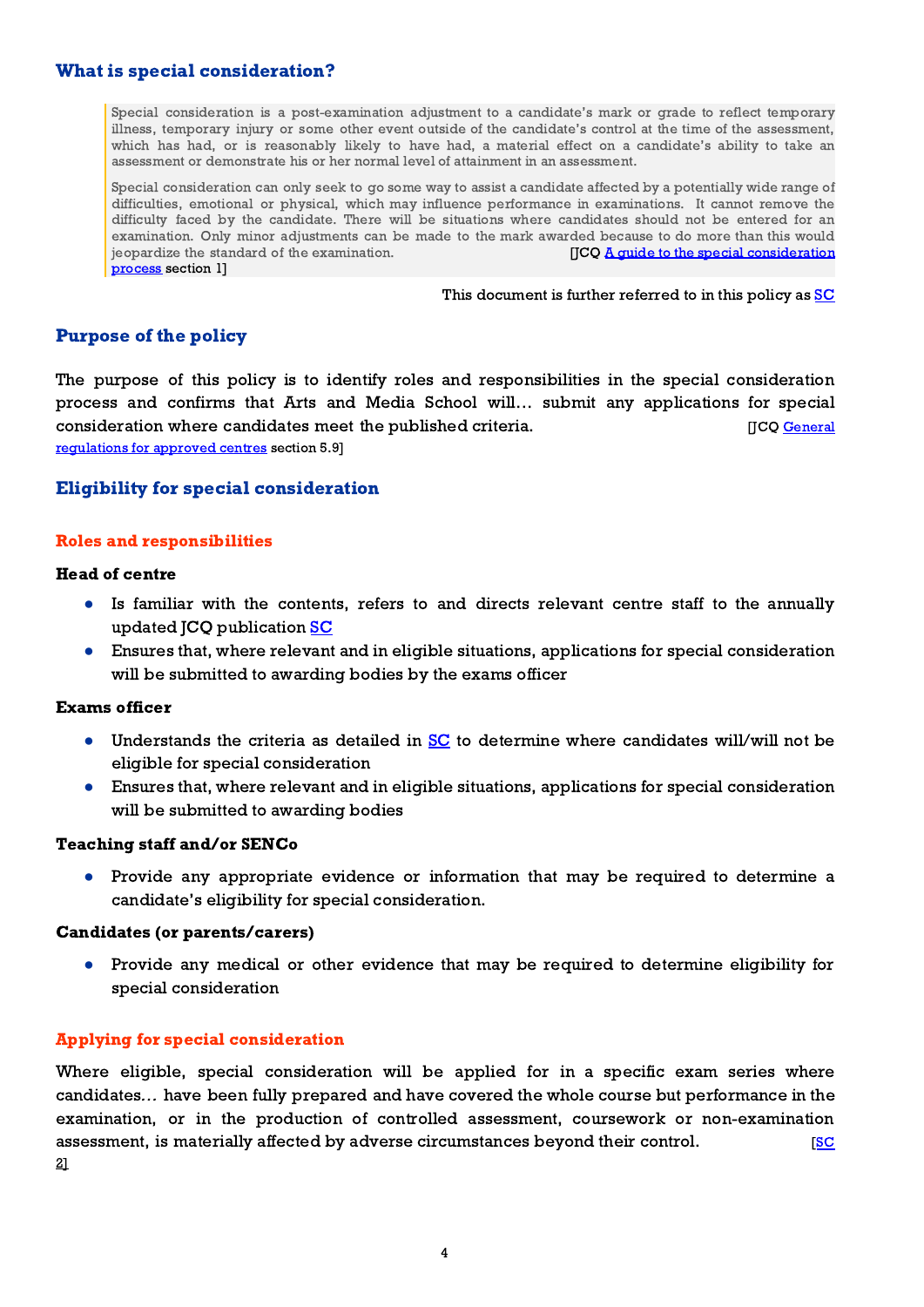### Examples

- 1. Where a candidate may arrive for an exam and is clearly unwell, extremely distressed and/or may have sustained an injury that requires emergency access arrangements to be put in place:
	- the candidate will be kept comfortable and under supervision from the required time while appropriate arrangements are put in place for the candidate to take the exam in the best possible conditions
	- a judgement will be made on how the candidate's situation or disposition affected performance in the exam
	- where appropriate and where eligible, special consideration will be applied for
- 2. Where candidates may be affected by a major disturbance in the exam room (emergency evacuation etc.), special consideration will be applied for on behalf of all candidates.
- 3. Where a candidate takes multiple exams (three or more exams) timetabled for the same day and the total duration for those papers is more than 6 hours for GCE exams or more than 5 hours 30 minutes for GCSE exams including any approved extra time but not any time taken for supervised rest breaks, special consideration for an allowance on last paper taken will be applied for.
- 4. Where a candidate may be affected by a minor disturbance in the exam room caused by another candidate (momentary bad behaviour, mobile phone ringing etc.), special consideration cannot be applied for.

If a candidate is absent for acceptable reasons, and the centre can verify this, special consideration will be applied for if the exam missed is in the terminal series and the *minimum requirements for* enhanced grading in cases of acceptable absence can be met. If there is an opportunity to re-enter the candidate in the next available exam series, the centre will make the entry and special consideration will not be applied for.

Where other issues or problems affect a candidate or a group of candidates, special consideration will be explored in  $SC_5$  $SC_5$  and applied for where eligible. This might include, for example:

- a short extension to coursework/non-examination assessment deadlines
- submitting a reduced quantity of coursework/non-examination assessment (shortfall in work)
- candidates taking an incorrect or defective question paper
- candidates undertaking the wrong controlled assessment or non-examination assessment assignment

Where a candidate may be eligible for special consideration (a post assessment adjustment) in a vocational qualification, the centre will follow **[SC](http://www.jcq.org.uk/exams-office/access-arrangements-and-special-consideration) 7** and awarding body guidance to determine if, when and how an adjustment can be applied for.

#### <span id="page-4-0"></span>Processing applications for special consideration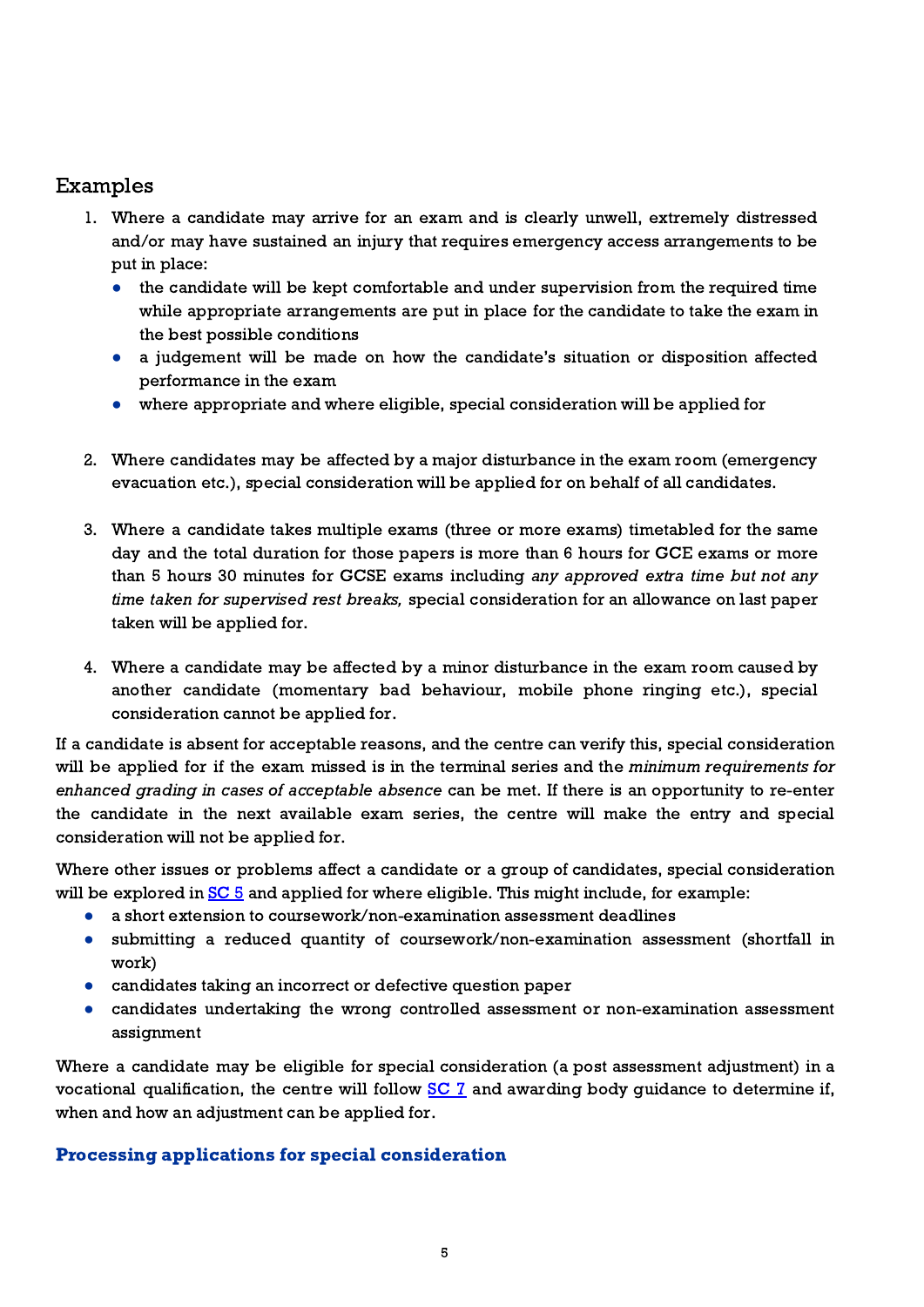#### <span id="page-5-0"></span>Roles and responsibilities

#### Head of centre

● Ensures where a candidate may be a member of the family (which includes step-family, foster family and similar close relationships) or close friend and their immediate family (e.g. son/daughter) of a member of exams office staff, the application will be authorised by an alternative member of centre staff

#### Senior leadership team

● Produce/provide signed evidence in support of an application where this may be requested by an awarding body

#### Exams officer

- Ensures applications will be processed as required by the awarding bodies
- Keeps evidence to support applications on file until after the publication of results and provides evidence in support of an application where this may be requested by an awarding body
- Meets the required deadline(s) for submitting applications

#### Teaching staff and/or SENCo/or Head of year/ or Head of Welfare

● Provide any appropriate evidence or information that may be required to support a candidate's application for special consideration

#### Candidates (or parents/carers)

● Will be asked to provide any required medical or other evidence that may be required to support an application for special consideration

#### <span id="page-5-1"></span>Submitting applications for special consideration

Where a candidate or group of candidates is/are eligible for special consideration, applications will be submitted to the relevant awarding body following the published processes in [SC](http://www.jcq.org.uk/exams-office/access-arrangements-and-special-consideration).

Evidence to support applications will be kept on file until after the publication of results.

#### <span id="page-5-2"></span>Timetabled written exams

- For GCE and GCSE qualifications, applications for individual candidates will be submitted online by logging into the relevant awarding body secure extranet site and following the links to special consideration
- The processes for submitting a single application to cover all exams where a candidate is present but disadvantaged and a separate application for each day where a candidate is absent from an examination for an acceptable reason detailed in [SC](http://www.jcq.org.uk/exams-office/access-arrangements-and-special-consideration) 6 will be followed
- For other qualifications, applications will be submitted online where the awarding body's secure system accepts these
- The paper [form](http://www.jcq.org.uk/exams-office/access-arrangements-and-special-consideration/forms) 10 Application for special consideration will only be completed and submitted to the awarding body where the online system does not accept applications for a particular qualification
- For groups of candidates, applications will be made online where the awarding body's secure system accepts group applications or form 10 will be completed
- The paper <u>[form](http://www.jcq.org.uk/exams-office/access-arrangements-and-special-consideration/forms) 14</u> Self certification form (Self certification for candidates who have missed an examination) will only be completed by a candidate where circumstances warrant this and will not be used where the centre knows the candidate was ill